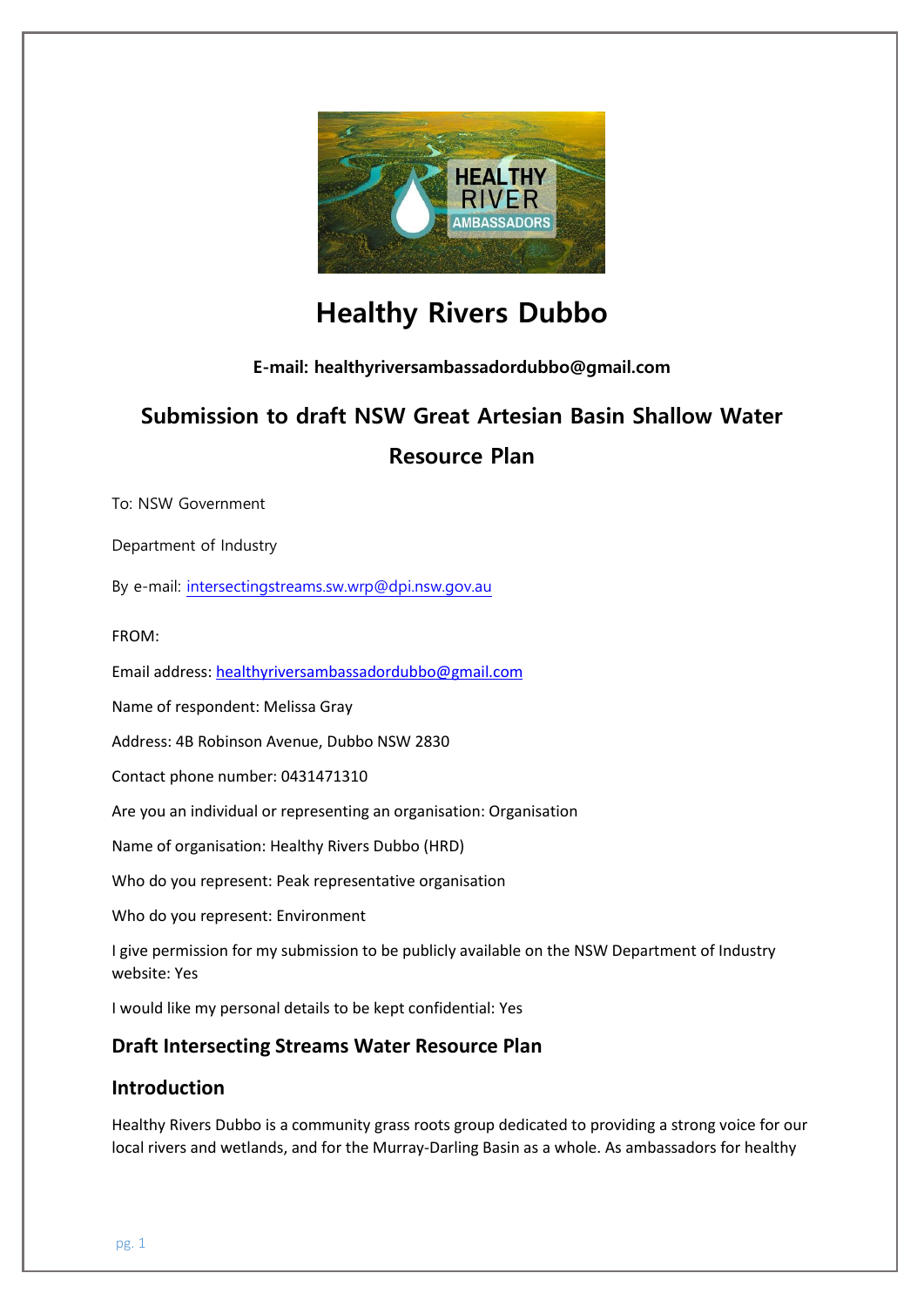rivers, wetlands and groundwater, we have been active in our community calling for transparency and accountability in all aspects of water management.

Healthy Rivers Dubbo pays our respects to the Traditional Owners, past, present and future, of the land we live on. We acknowledge that the land on which we live was never ceded.

Healthy Rivers Dubbo welcomes the opportunity to make a submission to the draft Intersecting Streams Water Resource Plan (WRP).

#### **Consultation**

Of the eight First Nations groups who have country with the WRP area, only two groups – The Gomeroi and The Ngemba were consulted. Given this significant lack of consultation, this WRP should not yet be on display.

HRD has very low confidence that the NSW government has represented itself respectfully and appropriately with First Nations in relation to use of water from the intersecting streams resource.

### **Risk Assessment**

#### **Climate Change:**

HRD is extremely concerned that the risk of climate change on this water source is considered low in any water source in this WRP.

The planet's average temperature has already risen 0.9 ° C. The most exhaustive global analysis of rainfall and rivers was conducted by a team led by Professor Ashish Sharma at Australia's UNSW (University of New South Wales) in Sydney. It relied on actual data from 43,000 rainfall stations and 5,300 river monitoring sites in 160 countries. 1

This study has shown that rainfall in already dry environments (like the environment of most of this WRP area) has decreased, and that the incidents of small to medium floods for all rivers has reduced by 10 – 15% per degree rise in average temperature. The global average temperatures are on track to increase further.

Even in wetter areas where rainfall has increased, because of the high impact of evaporation on parching soils, rivers are in decline around the globe.

The draft **Assuring Future Urban Water Security**<sup>2</sup> document produced by NSW DPI Office of Water in 2013 finds from a pilot study that by 2030 we can expect "reductions of almost 30% for the 3 inland utilities in mid and southern NSW". This includes a 50% reduction in one spot!

The data is in about the impact of climate change on rivers and streams, ignoring it constitutes a breach of the Commonwealth Water Act 2007, and puts the environments and communities of inland NSW at extreme risk.

**.** 

<sup>1</sup> <https://newsroom.unsw.edu.au/news/science-tech/long-dry-global-water-supplies-are-shrinking> <sup>2</sup> http://www.water.nsw.gov.au/ data/assets/pdf file/0005/665609/assuring-future-urban-water-security[draft.pdf](http://www.water.nsw.gov.au/__data/assets/pdf_file/0005/665609/assuring-future-urban-water-security-draft.pdf)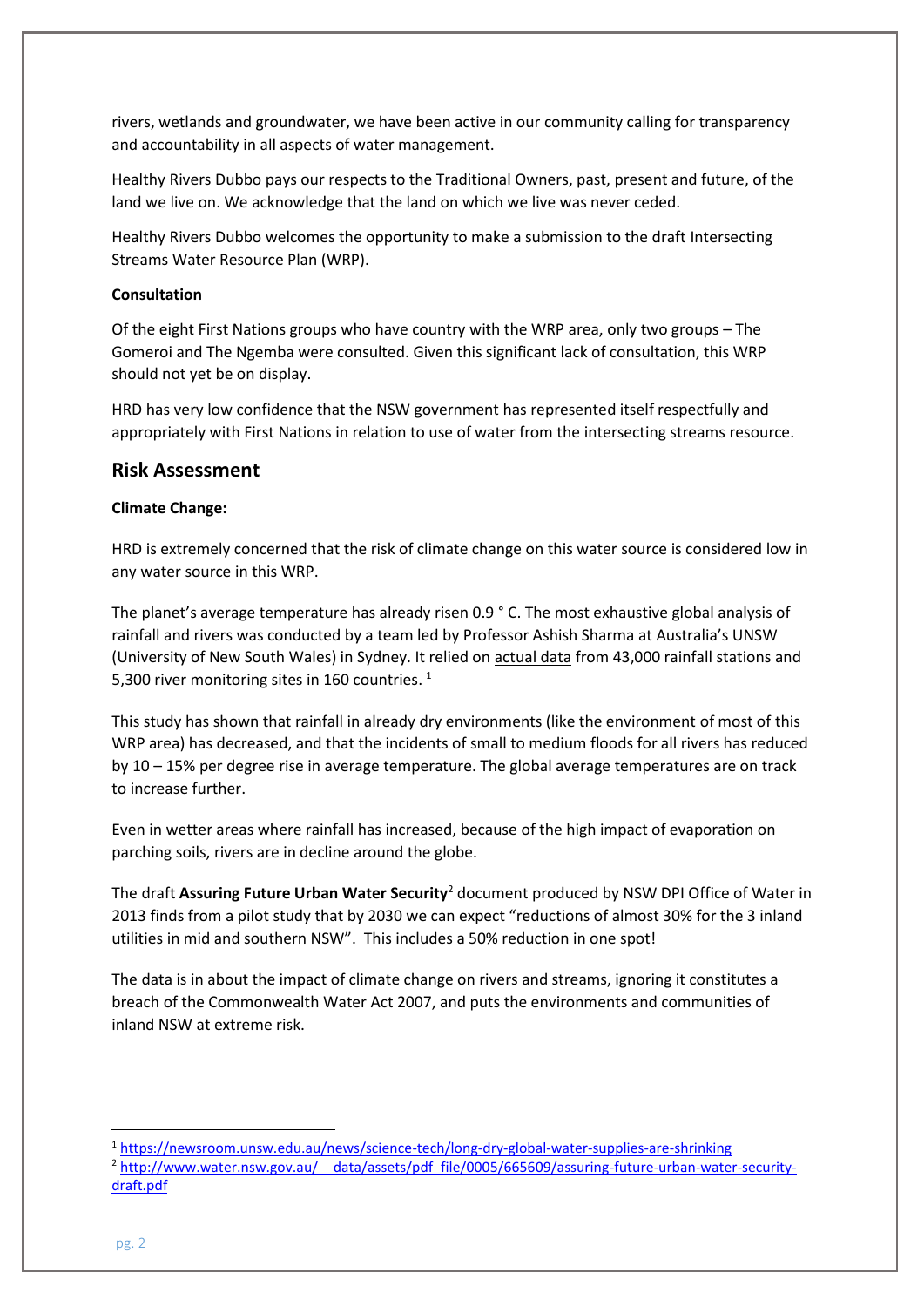#### **Not-Tolerable Risks:**

HRD considers the risks to water not being available for the many high value environmental assets in the WRP area as unacceptable. The rules proposed in this draft Water Sharing Plan (WSP) are not going to be able to manage these risks.

SECTION 4.3 RISKS TO WATER AVAILABLE FOR THE ENVIRONMENT & CAPACITY TO MEET EWRS [E(W)] - UNREGULATED WATER SOURCES

44 of the 96 water sources within the WRP area are currently classified with a risk rating of nottolerable.

SECTION 4.4 RISKS TO WATER AVAILABLE FOR THE ENVIRONMENT FROM EXTRACTION UNDER BLR [E(BLR] - UNREGULATED WATER SOURCES ONLY

All 9 of the water sources listed under this risk have a risk rating of not-tolerable, 8 of them are high risk not-tolerable. This is extremely concerning.

SECTION 4.5 RISKS TO WATER AVAILABLE FOR THE ENVIRONMENT FROM INTERCEPTION ACTIVITIES

14 of the 25 of the water sources listed under this risk have a risk rating of not-tolerable.

SECTION 4.6 RISKS TO WATER AVAILABLE FOR THE ENVIRONMENT DUE TO CLIMATE CHANGE

8 of the 12 water sources listed under this risk have a risk rating of not-tolerable - climate change impact is here now and is definite across all water sources.

SECTION 5.3, 5.4, 5.5 RISKS TO THE HEALTH OF WATER DEPENDENT ECOSYSTEMS FROM POOR WATER OUALITY

16 of the 32 water sources listed under this risk have a risk rating of not-tolerable.

SECTION 7.3 RISKS TO WATER AVAILABLE FOR OTHER USES DUE TO INTERCEPTION ACTIVITY

The risk to this WRP area water sources from floodplain harvesting is considered low, and quotes: "Floodplain harvesting is restricted by the LTAAEL as all unregulated water take (including FPH) in the Intersecting Streams WRPA is licenced."

See below section **Floodplain Harvesting** (FPH) for details about our serious concerns about the impact of floodplain harvesting. HRD considers the risk of current and future increases to FPH take should be not-tolerable.

#### SECTION 7.4 RISKS TO WATER AVAILABLE FOR OTHER USES DUE TO CLIMATE CHANGE

Only 4 of the 9 water sources listed under this risk show ass not-tolerable. HRD is very concerned that this risk assessment assigns more risk to water availability from climate change impacts to the environment than it does to other uses.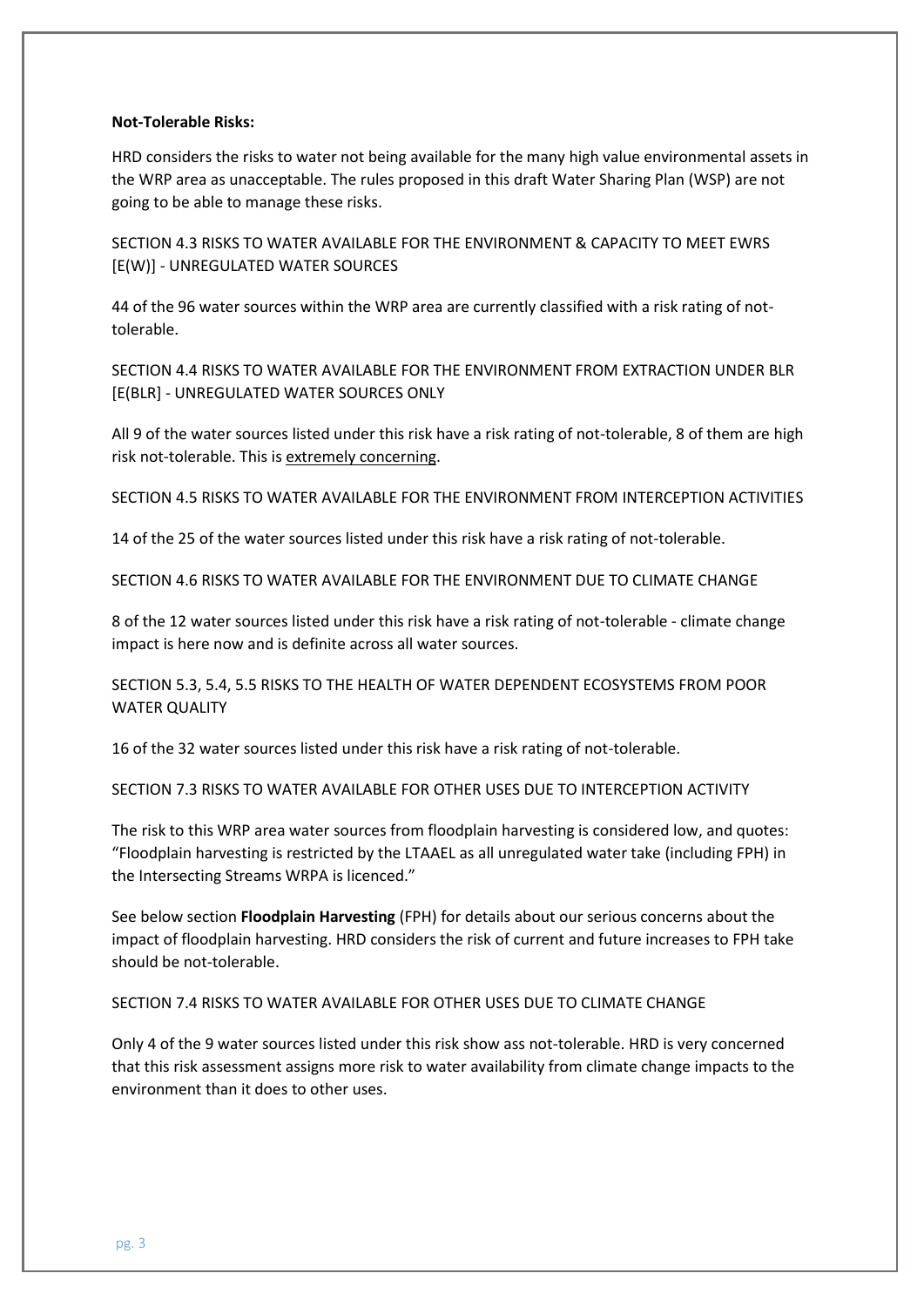#### **Strategies to manage risks:**

As an organisation that represents the environment, a study of the strategies to manage risk in this draft WRP leads us to conclude the strategies to manage risk are focused on providing certainty for water users over protection of the environment.

The strategies to manage risk in this draft WRP are inadequate, and will not meet the objectives of the Basin Plan.

The very high percentage of risks classes as not-tolerable will only be mitigated through improvements to the Planed Environmental Water (PEW) rules in this WRP. The current rules for protecting PEW are inadequate, and must be improved during the development of this draft WRP.

## **Floodplain Harvesting (FPH)**

HRD does not support the licencing of floodplain harvesting in this water source. All capture of floodwaters should be prohibited.

The draft WSP Cl 15 (2) (c) defines PEW as water that is not committed after the commitments to basic landholder rights and for sharing and extraction under any other rights have been met. The provision for new access licences in the draft WSP is a net reduction in the protection of PEW. A reduction of PEW is not allowed under the Basin Plan (as per Basin Plan 10.28 "No net reduction in the protection of planned environmental water").

HRD does not support the draft WRP at 4.5.1 demonstrating no net reduction in the protection of PEW.

Clearly, the long-term average annual planned environmental water under this plan (schedule A) will be less than the long-term average annual planned environmental water that was in place at 23 November 2012 if new FPH licences are granted.

## **Interstate Trade**

HRD is very concerned that there is a proposal in this draft WRP to include provisions for interstate trade with Queensland. Extraction in Queensland is already having a considerable impact on this water source - provisions for interstate trade will exacerbate problems in the water source that are already considered intolerable in this documents' own risk assessment.

The risk assessment in this WRP identifies high risk to water availability to the environment from base flows and low flows in the Culgoa and Warrego Rivers. Strategies for managing these risks are compromised by extraction in Queensland. Allowing any transfer of water upstream to Queensland can only further exacerbate risks that are already high.

HRD is strongly opposed to the minor change to the wording of the WSP amendment provision relating to interstate trade. "Trade will only be progressed in water resource planning if NSW water users are interested in interstate trade." The environmental impacts of trade should be the determining factor, not user preference. We consider this to be an example of the NSW government preferencing the wants of users over the needs of the environment.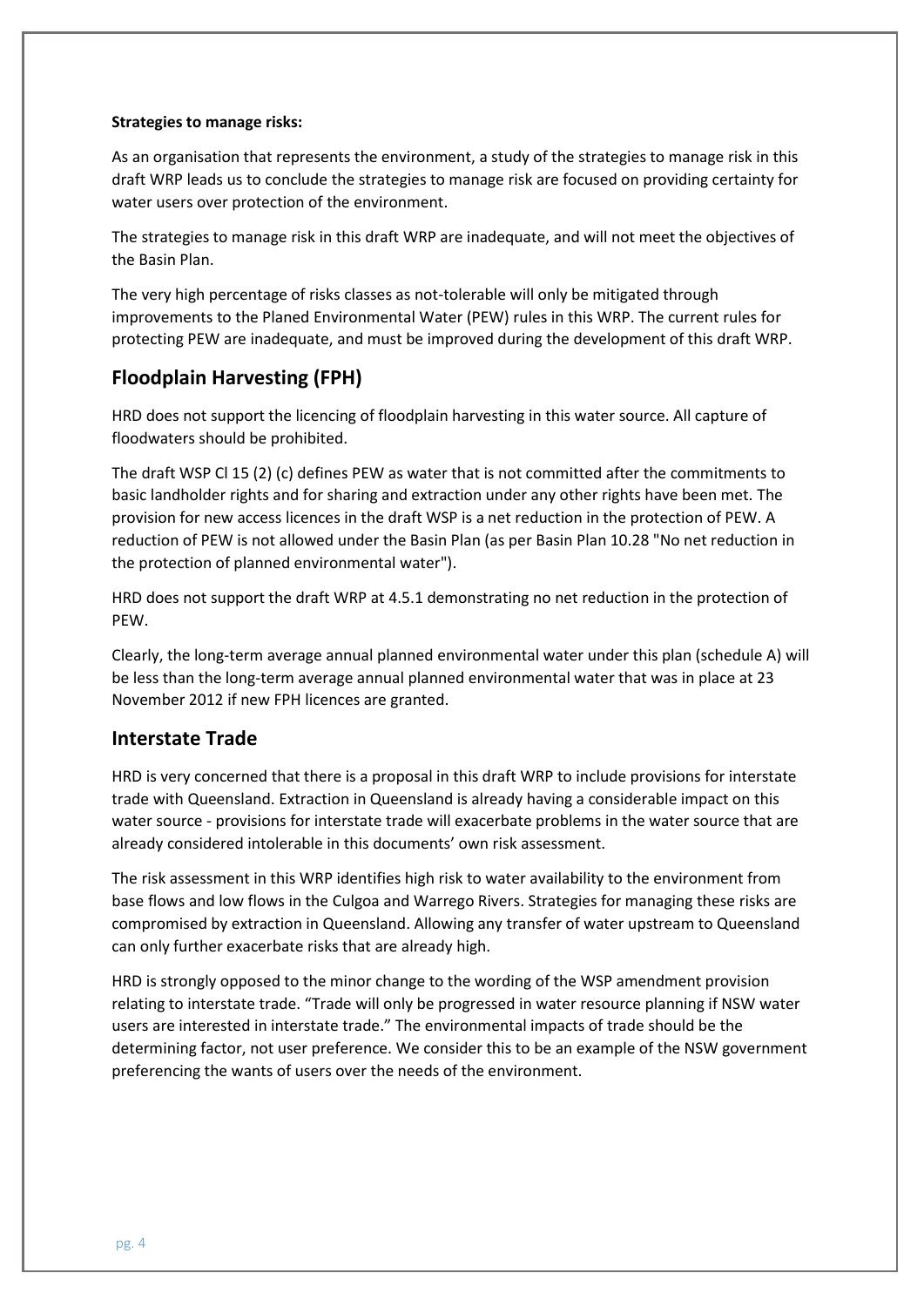# **Assessment of compliance with LTAAEL**

WSP Cl 29 (1) seeks to allow for compliance with LTAAEL to be assessed over a five year period. HRD strongly disagrees with this proposal, and considers consistency of compliance to LTAAEL remain at three years rolling average across all water sources in NSW.

All models used to inform decisions should be up to date and accredited against standards. There should be no change to the baselines, rules and assumptions without a systematic, independent and publicly available review (as per Basin Plan 10.49: "A water resource plan must be based on the best available information.").

HRD considers assessing compliance over five years instead of three to be a reduction in the quality of available information, thus will not satisfy the requirements of the Basin Plan.

# **Connectivity**

The Barwon Darling is an ecosystem in crisis<sup>3</sup>.

All WRPs for tributaries to the Barwon Darling must do more than they currently do to ensure connectivity to downstream systems and wetlands.

Visible flow heights must be protected, along with first flush flows in all intersecting streams.

Planned Environmental Water (PEW) and Held environmental Water (HEW) need protection with stronger rules in the WSP.

FPH has a significant impact on downstream aquifer recharge and flow connectivity, HRD strongly opposes provisions in the draft WSP that will allow FPH to be licenced in this water source.

If surface flows are protected, this will also benefit groundwater systems that are hydraulically connected.

This draft WSP needs to include rules that protect, maintain and enhance connectivity with the Barwon-Darling River, and include connectivity as an objective of the WRP.

# **High Ecological Value Aquatic Ecosystems (HEVAE) and Protection of Environmental Water**

This draft WRP identifies 914 HEVAEs and 20 key hydrological indicator sites in the intersecting streams area. The area clearly has important environmental and cultural significance within the Murray Darling Basin.

It is a contradiction within this WRP that in most regions in this WRP area, shortfalls for environmental watering have been identified (up to 795 GL is still required), and yet this WRP proposes no strengthening to rules protecting HEW, and inadequate rules to protect PEW.

Cl 45 shows that flow classes have only been instated in management zones in the Narran River. This is unacceptable. All the river systems that make up the Intersecting Streams water source and have access licences extracting water must have nominated flow classes with access rules.

The draft WSP Cl 15 (2) (a) defines PEW as the commitment of the physical presence of water in these water sources. HRD considers the protection of visible low flows in this water source as a

**.** 

<sup>3</sup> <https://www.nrc.nsw.gov.au/2018-2019-wsp-reviews>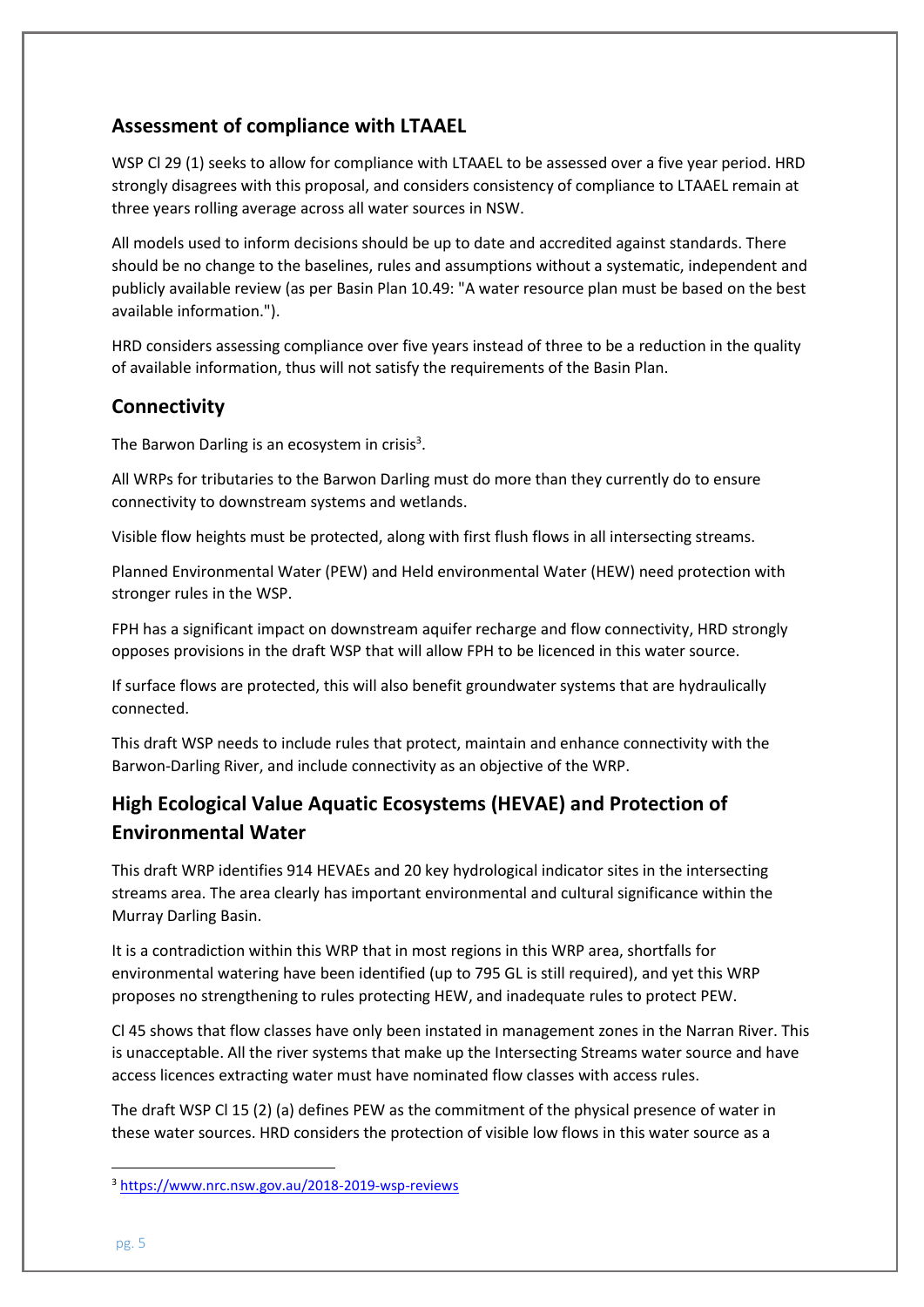critical element of protection of PEW. The low flow heights provided in Cl 45 Table A are inadequate for protecting instream ecological values and key hydrological indicators.

HRD does not support the NSW Government position that the current environmental protection rules in the draft WRP should remain unchanged until the end of the initial WSP ten year lifespan. This will prevent the draft WRP from meeting its objectives. (as per Basin Plan s10.26: (1): "A water resource plan must provide for environmental watering to occur in a way that: (a) is consistent with: (i) the environmental watering plan; and (ii) the Basin-wide environmental watering strategy; and (b) contributes to the achievement of the objectives in Part 2 of Chapter 8").

The lack of rules protecting HEW that enters the system from Queensland is a major failing of this WRP. All environmental water ('planned' and 'held' under entitlement) must be protected within and between valleys, including over state borders (as per recommendation 10 and 11 of the MDBA's Murray Darling Basin Water Compliance Review, Recommendation 10 of the independent Review Panel's report (Nov 2017), and Chapter 5 of the Independent investigation into NSW water management and compliance interim report (Ken Matthews, Sept 2017).

### **Water Quality Management Plan (WQMP)**

Risks to aquatic ecosystems in this water source include salinity, turbidity, total nitrogen, total phosphorous, dissolved oxygen and pH. As identified above in the section **Not-Tolerable Risks**, the number of these high intolerable risks is very high.

The most important way to reduce the risks to water quality in unregulated intersecting streams is to protect low flows above no visible flows and pool habitats.

HRD is concerned there is not enough information available for all areas of the water source for the objective of the WQMP to *Protect, maintain or enhance connectivity between water sources to support downstream processes including priority carbon and nutrient pathways.* 

All models used to inform decisions should be up to date and accredited against standards. There should be no change to the baselines, rules and assumptions without a systematic, independent and publicly available review (as per Basin Plan 10.49: "A water resource plan must be based on the best available information.").

HRD feels more needs to be done to gather and collate scientific and cultural data so that the rules in this draft plan are based on the best available information.